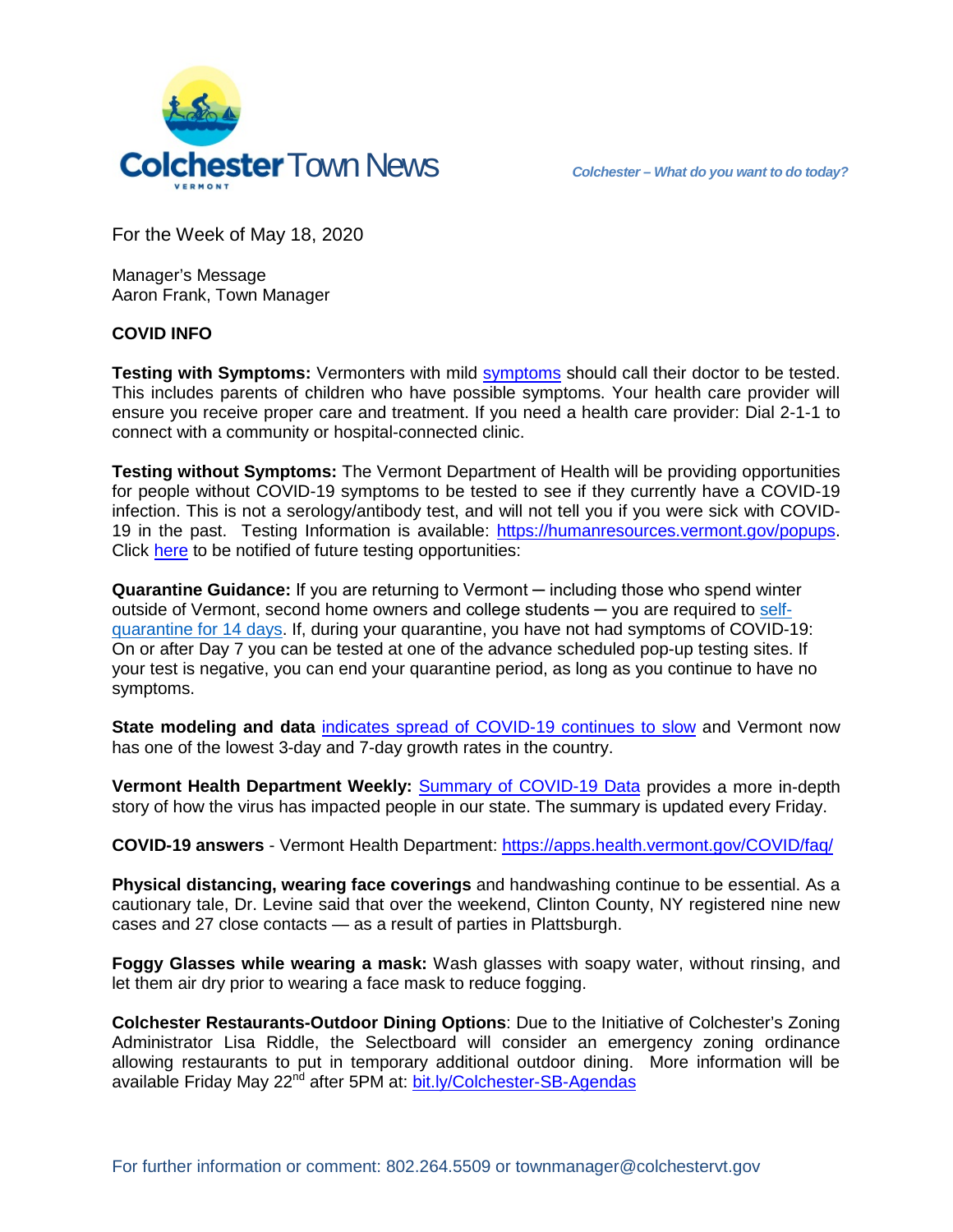

**Burn Ban Lifted:** Colchester's Fire Warden, Town Chief Steve Bourgeois has recommended that, and we have concluded the burn ban that was put in place at the recommendation the State of Vermont due to the dry conditions earlier this spring. Open burning is allowed subject to the [Town's ordinance](https://clerkshq.com/Content/Colchester-vt/books/code/Colchc07.htm#BK_191C15FB6918016F913B0307DB8DD970) which requires a [permit application](https://www.colchestervt.gov/FormCenter/Police-8/Burn-Permit-49) and approval of the Fire Warden.

## **Selectboard Meeting of May 12th Highlights:**

- Colchester Conservation Commission Member Liz Hamlin Volz was named as the Colchester Representative to the Chittenden Solid Waste District
- Ian Kilburn, Michael Voity and Scott Crady of Colchester Rescue thanked the Selectboard for their support during these unprecedented times. It was comforting for the squad members that each level of leadership is showing support to Colchester Rescue. Everybody at rescue thanks the Selectboard for their support. They presented a couple of gifts – a CRS challenge coin, and also new Colchester rescue hat, for squad members and the Selectboard.
- Town Manager update on COVID-19's service impacts and fiscal concerns as shared in prior newsletters
- [Monthly Report on Town Activities](https://clerkshq.com/Content/Attachments/Colchester-vt/200512_09a.pdf?clientSite=Colchester-vt) from your Town Departments.
- Jacki Murphy and Pam Loranger discussed that **Green Up Day will take place on Saturday May 30th from 7:30AM to 2PM. Bags will be available at the Colchester Police Department**

For more about the Town Manager's Office, visit<http://colchestervt.gov/manager> or call 264-5509.

## **Department of Public Works Bryan Osborne, Director**

- Continuing to advance the design for the reconstruction of the Prim and West Lakeshore Drive Intersection project.
- A public bid opening for the reconstruction of the Blakely Road/Laker Lane Intersection has taken place. Currently working toward contract execution with construction to begin early summer.
- Developing documents to secure engineering services to begin design work for the construction of a single lane roundabout at the Bayside Intersection. Concurrently we are working with design engineers to implement additional temporary measures to improve the performance of the current signalized intersection.
- Continuing the design for stormwater improvements in Shore Acres and the surrounding area to improve water quality in Malletts Bay.
- Continuing on the development of a phosphorus control plan to improve water quality in Malletts Bay.
- Continuing to advance 30% engineering for the replacement of culverts beneath Lower Mt. View Drive.

For more about DPW visit<http://www.colchestervt.gov/174/Public-Works> or call (802) 264-5620.